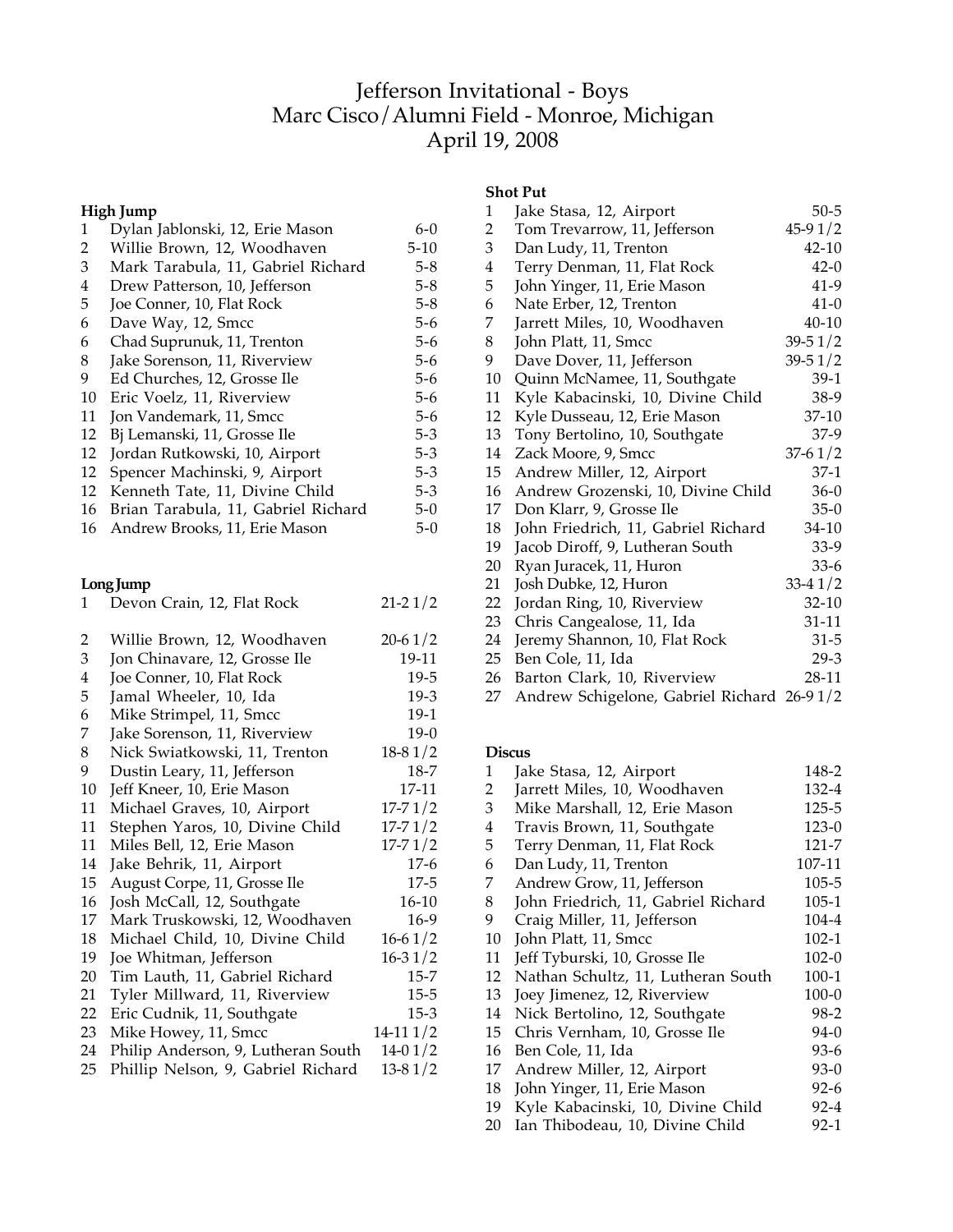| 21 Jordan Ring, 10, Riverview      | $92-0$      |
|------------------------------------|-------------|
| 22 Zack Moore, 9, Smcc             | 89-8        |
| 23 Josh Dubke, 12, Huron           | 88-3        |
| 24 Jacob Diroff, 9, Lutheran South | $85 - 3$    |
| 25 Zach Mulka, 10, Trenton         | 84-7        |
| 26 Ryan Juracek, 11, Huron         | $81-3$      |
| 27 Jesse Ruiz, 11, Gabriel Richard | $80 - 11/2$ |
| 28 Chris Cangealose, 11, Ida       | $80-1$      |
| 29 Tyler Finch, 10, Flat Rock      | 79-11       |

#### **3200m Relay**

| 1  | Woodhaven (Kyle Lanigan, Nick Perry, |         |  |
|----|--------------------------------------|---------|--|
|    | Grant Truskowski, Gary Brownell)     | 8:28.3  |  |
| 2  | Airport                              | 8:36.7  |  |
| 3  | Divine Child                         | 8:41.8  |  |
| 4  | Trenton                              | 8:46.2  |  |
| 5  | <b>Jefferson</b>                     | 8:47.4  |  |
| 6  | Flat Rock                            | 8:52.4  |  |
| 7  | Southgate                            | 8:53.4  |  |
| 8  | <b>Smcc</b>                          | 8:56.5  |  |
| 9  | Gabriel Richard                      | 8:59.3  |  |
| 10 | Erie Mason                           | 9:04.5  |  |
| 11 | Huron                                | 9:58.9  |  |
| 12 | Ida                                  | 10:01.2 |  |
| 13 | Lutheran South                       | 10:01.8 |  |
| 14 | Grosse Ile                           | 10:36.5 |  |
|    | Riverview                            |         |  |
|    |                                      |         |  |

#### **110m High Hurdles**

|   | Round 1, Heat 1                             |       |
|---|---------------------------------------------|-------|
| 1 | Derek Baker, 11, Airport                    | 17.3q |
| 2 | Nick Swiatkowski, 11, Trenton               | 17.5q |
| 3 | Steven Ivanics, 10, Divine Child            | 18.3q |
| 4 | Nonda Mihas, 11, Riverview                  | 19.4q |
| 5 | Jake Derbeck, 11, Erie Mason                | 19.6q |
| 6 | Anthony D'Aguanno, 10, Gabriel Richard 20.9 |       |
|   | Round 1, Heat 2                             |       |
| 1 | Christopher Giarmo, 11, Smcc                | 15.6q |
| 2 | Josh McCall, 12, Southgate                  | 17.0q |
| 3 | Brian Curry, 10, Jefferson                  | 17.5q |
| 4 | Dylan Jablonski, 12, Erie Mason             | 18.7q |
| 5 | Hassan Fadel, 9, Divine Child               | 19.3q |
| 6 | Eric Zapata, 9, Flat Rock                   | 20.7q |
| 7 | Alex Kramer, 10, Southgate                  | 22.6  |
|   | Round 1, Heat 3                             |       |
| 1 | Mike Strimpel, 11, Smcc                     | 16.9q |
| 2 | Jordan Thoma, 11, Airport                   | 17.0q |
| 3 | Chad Suprunuk, 11, Trenton                  | 17.7q |
| 4 | Jake Sterling, 9, Jefferson                 | 21.1q |
| 4 | Collin Flynn, 10, Riverview                 | 21.1q |
| 6 | Quinn Murnane, 10, Gabriel Richard          | 21.2  |
|   | Round 2, Heat 1                             |       |
| 1 | Christopher Giarmo, 11, Smcc                | 15.6q |
| 2 | Jordan Thoma, 11, Airport                   | 16.3q |
| 3 | Josh McCall, 12, Southgate                  | 16.9q |
|   |                                             |       |

| 4<br>5                  | Jake Sterling, 9, Jefferson<br>Chad Suprunuk, 11, Trenton | 17.3q<br>17.4 |
|-------------------------|-----------------------------------------------------------|---------------|
| 6                       | Steven Ivanics, 10, Divine Child                          | 17.5          |
| 7                       | Collin Flynn, 10, Riverview                               | 20.8          |
|                         | Round 2, Heat 2                                           |               |
| 1                       | Derek Baker, 11, Airport                                  | 16.0q         |
| $\overline{2}$          | Dylan Jablonski, 12, Erie Mason                           | 16.6q         |
| 3                       | Mike Strimpel, 11, Smcc                                   | 17.0q         |
| $\overline{4}$          | Nick Swiatkowski, 11, Trenton                             | 17.2q         |
| 5                       | Brian Curry, 10, Jefferson                                | 17.2          |
| 6                       | Jake Derbeck, 11, Erie Mason                              | 18.6          |
| 7                       | Nonda Mihas, 11, Riverview                                | 19.7          |
| 8                       | Hassan Fadel, 9, Divine Child                             | 20.0          |
|                         | Final                                                     |               |
| 1                       | Christopher Giarmo, 11, Smcc                              | 16.1          |
| 2                       | Derek Baker, 11, Airport                                  | 16.4          |
| 3                       | Dylan Jablonski, 12, Erie Mason                           | 16.6          |
| $\overline{\mathbf{4}}$ | Jordan Thoma, 11, Airport                                 | 16.6          |
| 5                       | Josh McCall, 12, Southgate                                | 16.7          |
| 6                       | Mike Strimpel, 11, Smcc                                   | 17.0          |
| 7                       | Nick Swiatkowski, 11, Trenton                             | 17.0          |
| 8                       | Jake Sterling, 9, Jefferson                               | 18.1          |
|                         |                                                           |               |

#### **100m Dash** Round 1, Heat 1

|                         | ROUNG 1, FIEAL I                   |       |  |  |  |
|-------------------------|------------------------------------|-------|--|--|--|
| 1                       | Julian Jones, 12, Airport          | 11.6q |  |  |  |
| $\overline{2}$          | Dex Teen, 10, Grosse Ile           | 11.7q |  |  |  |
| 3                       | Austin Lipowski, 12, Erie Mason    | 12.0q |  |  |  |
| $\overline{4}$          | Justin Sharpe, 10, Jefferson       | 12.3q |  |  |  |
| 5                       | Jay Filkins, 9, Riverview          | 12.4  |  |  |  |
| 6                       | Tim Swiatkowski, 11, Trenton       | 12.5  |  |  |  |
| 7                       | Joe Oberski, 11, Ida               | 13.9  |  |  |  |
|                         | Round 1, Heat 2                    |       |  |  |  |
| $\mathbf{1}$            | Mike Bussell, 12, Woodhaven        | 11.6q |  |  |  |
| $\overline{2}$          | Todd Walters, 12, Smcc             | 11.7q |  |  |  |
| 3                       | Tyler Dusseau, 11, Erie Mason      | 12.1q |  |  |  |
| $\overline{4}$          | Cam Church, 10, Grosse Ile         | 12.6q |  |  |  |
| 5                       | Matt Agnone, 10, Gabriel Richard   | 12.6  |  |  |  |
| 6                       | Patrick Lahiff, 10, Riverview      | 12.6  |  |  |  |
| 7                       | Christian Yeary, 9, Ida            | 13.4  |  |  |  |
| Round 1, Heat 3         |                                    |       |  |  |  |
| $\mathbf{1}$            | James Graham, 11, Divine Child     | 11.6q |  |  |  |
| $\overline{2}$          | Jake Swan, 12, Smcc                | 11.7q |  |  |  |
| 3                       | Ryan Prohaska, 12, Gabriel Richard | 11.9q |  |  |  |
| 4                       | James Askew, 11, Southgate         | 12.6q |  |  |  |
| 5                       | Joey Weilnau, 11, Lutheran South   | 12.0  |  |  |  |
|                         | Round 1, Heat 4                    |       |  |  |  |
| $\mathbf{1}$            | Antoine Martin, 12, Huron          | 11.6q |  |  |  |
| 2                       | DeJon Parker, 12, Flat Rock        | 11.6q |  |  |  |
| 3                       | James Fitzgerald, 12, Divine Child | 11.9q |  |  |  |
| $\overline{\mathbf{4}}$ | Matt Mitchell, 11, Airport         | 12.0q |  |  |  |
| 5                       | Chris Hemwall, 12, Jefferson       | 12.4  |  |  |  |
| 6                       | Sean Szczepianak, 11, Trenton      | 12.5  |  |  |  |
| 7                       | Kyle Wentzel, 11, Southgate        | 12.6  |  |  |  |
| Round 2, Heat 1         |                                    |       |  |  |  |
| 1                       | Julian Jones, 12, Airport          | 11.3q |  |  |  |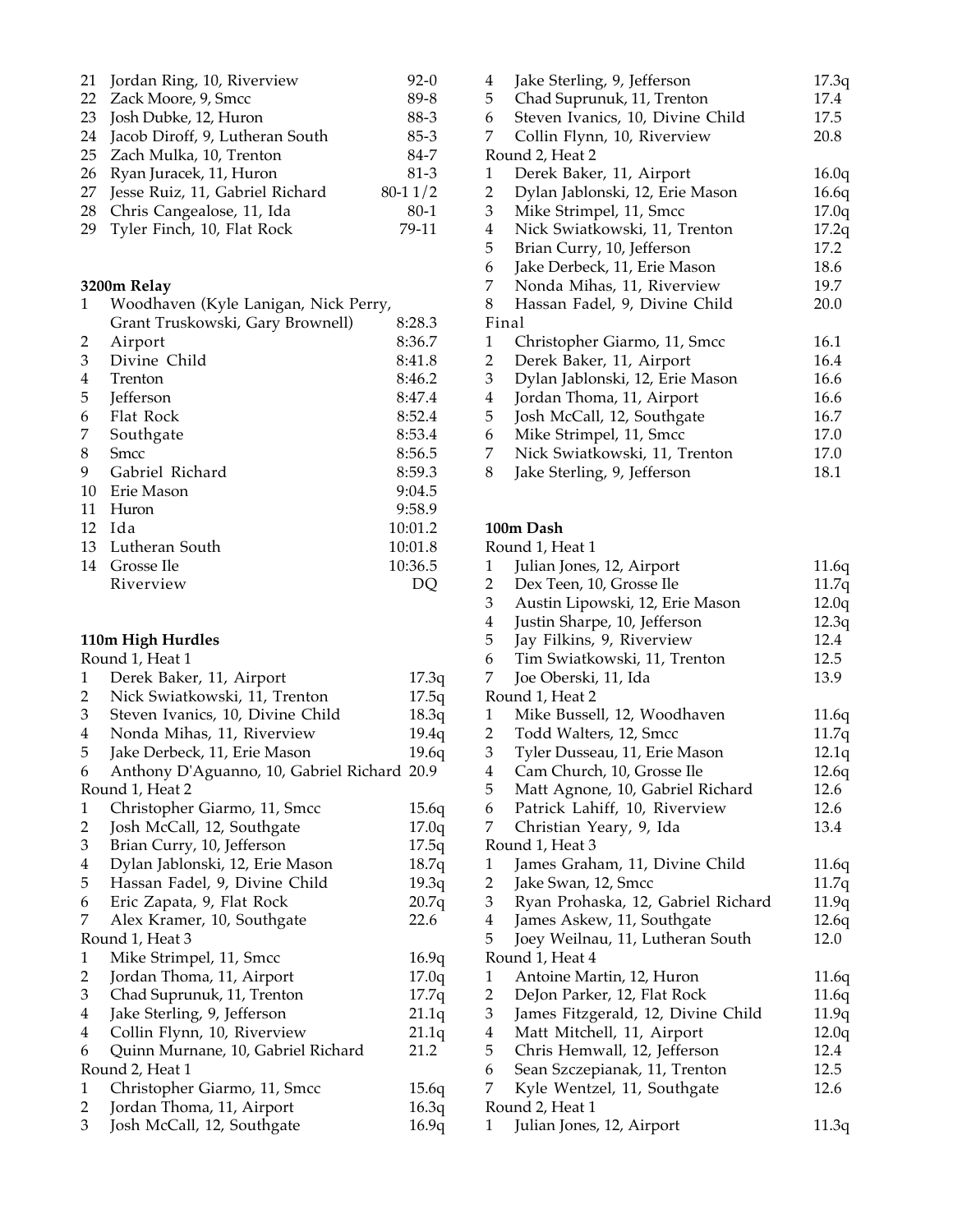| 2              | Antoine Martin, 12, Huron          | 11.4q |
|----------------|------------------------------------|-------|
| $\overline{2}$ | DeJon Parker, 12, Flat Rock        | 11.4q |
| $\overline{4}$ | Jake Swan, 12, Smcc                | 11.5q |
| 5              | Matt Mitchell, 11, Airport         | 11.7  |
| 6              | Ryan Prohaska, 12, Gabriel Richard | 11.8  |
| 7              | Tyler Dusseau, 11, Erie Mason      | 11.9  |
| 8              | James Askew, 11, Southgate         | 12.1  |
|                | Round 2, Heat 2                    |       |
| 1              | Mike Bussell, 12, Woodhaven        | 11.3q |
| 2              | Dex Teen, 10, Grosse Ile           | 11.4q |
| 3              | Todd Walters, 12, Smcc             | 11.5q |
| 4              | Austin Lipowski, 12, Erie Mason    | 11.6q |
| 5              | James Fitzgerald, 12, Divine Child | 11.8  |
| 6              | James Graham, 11, Divine Child     | 11.8  |
| 7              | Justin Sharpe, 10, Jefferson       | 12.1  |
| 8              | Cam Church, 10, Grosse Ile         | 12.5  |
|                | Final                              |       |
| 1              | Mike Bussell, 12, Woodhaven        | 11.4  |
| 2              | Todd Walters, 12, Smcc             | 11.7  |
| 3              | Dex Teen, 10, Grosse Ile           | 11.7  |
| 4              | DeJon Parker, 12, Flat Rock        | 11.7  |
| 5              | Antoine Martin, 12, Huron          | 11.8  |
| 6              | Julian Jones, 12, Airport          | 12.0  |
| 7              | Austin Lipowski, 12, Erie Mason    | 12.1  |
| 8              | Jake Swan, 12, Smcc                | 12.2  |
|                |                                    |       |

### **800m Relay**

1 Divine Child (Matthew Geiger, James Fitzgerald, Vecchioni, James Graham)

1:34.3 H2 2 Erie Mason 3 Airport 1:35.1 4 Woodhaven 1:35.5 5 Trenton 1:37.1 6 **Jefferson** 1:38.7 7 Gabriel Richard 1:39.6 8 Riverview 1:39.7 9 Flat Rock 1:40.4 10 Smcc 1:41.1 Southgate DQ Grosse Ile DQ

#### **1600m Run**

1 Gary Brownell, 12, Woodhaven 4:27.9 2 Josh Brent, 12, Smcc 4:28.1 3 Evan Krzyske, 10, Airport 4:32.3 4 Nick Perry, 10, Woodhaven 4:38.4 5 Mike Dunn, 12, Trenton 4:39.9 6 John Webb, 9, Jefferson 4:40.2<br>7 Jacob Mack, 12, Divine Child 4:40.4 7 Jacob Mack, 12, Divine Child 8 Tony Rote, 9, Airport 4:44.6 9 Steve Seward, 11, Riverview 4:53.3 10 Nick Albertson, 10, Gabriel Richard 4:57.8 11 Chris Heid, 10, Erie Mason 4:57.9 12 Brad Stewart, 9, Riverview 4:59.7

| 13 | Justin Brennan, 11, Southgate        | 5:00.1 | H <sub>2</sub> |
|----|--------------------------------------|--------|----------------|
| 14 | Ethan McBee, 11, Lutheran South      | 5:01.1 | H1             |
| 15 | Jon Hicks, 10, Trenton               | 5:01.7 | H <sub>2</sub> |
| 16 | John Leitz, 10, Divine Child         | 5:06.1 | H <sub>2</sub> |
| 17 | Andy Raymond, 10, Erie Mason         | 5:07.8 | H1             |
| 18 | Dave Topoleski, 10, Flat Rock        | 5:10.4 | H1             |
| 19 | Mike Berns, 11, Smcc                 | 5:12.9 | H1             |
| 20 | Brandon Wolff, 9, Southgate          | 5:13.2 | H1             |
| 21 | Danny Milantoni, 12, Gabriel Richard | 5:17.2 | H <sub>2</sub> |
| 22 | Daniel Cerevolo, 10, Ida             | 5:25.7 | H1             |
| 23 | Jacob Courter, 12, Lutheran South    | 5:40.7 | H1             |
| 24 | Gibson Whited, 9, Huron              | 5:42.2 | H1             |
| 25 | Ian Lewis, 9, Grosse Ile             | 5:53.2 | H1             |
|    | 26 Scott Woodfill, 12, Ida           | 5:59.6 | H1             |
| 27 | Travis Salajan, 9, Huron             | 6:07.0 | H1             |

## **400m Relay** 1 Flat Rock (Grunow, David Shurtz, Devon Crain, Grunow) 45.90 H2 2 Erie Mason 46.00 H2 3 Divine Child 46.01 H2 4 Smcc 46.02 H2 5 Airport 46.50 H2 6 Southgate 48.20 H1 7 Trenton 48.30 H2<br>8 Jefferson 48.40 H2 48.40 H2 8 Riverview 48.40 H1 10 Gabriel Richard 48.41 H2

## 1:34.7 H<sub>2</sub> 400m Dash

| H <sub>2</sub> | $\mathbf{1}$ | Jordan Miles, 12, Woodhaven         | 51.00 | H4             |
|----------------|--------------|-------------------------------------|-------|----------------|
| H <sub>2</sub> | 2            | Tony Matthews, 12, Riverview        | 52.70 | H4             |
| H <sub>2</sub> | 3            | Josh Adams, 12, Erie Mason          | 53.10 | H <sub>4</sub> |
| H1             | 4            | Cory Heid, 12, Erie Mason           | 53.90 | H <sub>4</sub> |
| H <sub>2</sub> | 5            | Cameron Malcomson, 10, Riverview    | 54.70 | H <sub>3</sub> |
| H1             | 6            | Ken Domingue, 10, Airport           | 54.80 | H <sub>3</sub> |
| H1             | 7            | Gabriel Gutierrez, 10, Divine Child | 55.60 | H4             |
| H1             | 8            | Dan Atwater, 12, Smcc               | 55.70 | H <sub>4</sub> |
| H <sub>2</sub> | 9            | Mark Tarabula, 11, Gabriel Richard  | 56.20 | H <sub>2</sub> |
| H <sub>2</sub> | 10           | Evan Roy, 10, Trenton               | 56.40 | H <sub>3</sub> |
|                | 11           | Mark Truskowski, 12, Woodhaven      | 56.50 | H <sub>4</sub> |
|                | 11           | Jamal Wheeler, 10, Ida              | 56.50 | H <sub>3</sub> |
|                | 11           | Kody Wentzel, 10, Southgate         | 56.50 | H <sub>2</sub> |
| H <sub>2</sub> | 14           | Carl Neely, 12, Jefferson           | 56.60 | H <sub>3</sub> |
| H <sub>2</sub> | 15           | Aaron Curry, 11, Jefferson          | 57.20 | H <sub>3</sub> |
| H <sub>2</sub> | 16           | Chip Montgomery, 11, Smcc           | 57.21 | H <sub>3</sub> |
| H <sub>2</sub> | 17           | Ben White, 11, Huron                | 57.30 | H <sub>2</sub> |
| H <sub>2</sub> | 18           | Eric Cudnik, 11, Southgate          | 57.50 | H <sub>2</sub> |
| H <sub>2</sub> | 19           | Matthew Polly, 10, Divine Child     | 57.70 | H <sub>3</sub> |
| H <sub>2</sub> | 20           | Brian Kelly, 11, Trenton            | 57.80 | H1             |
| H <sub>2</sub> | 21           | Josh Malenfant, 9, Gabriel Richard  | 58.30 | H <sub>2</sub> |
| H <sub>2</sub> | 22           | August Corpe, 11, Grosse Ile        | 58.40 | H <sub>2</sub> |
| H <sub>2</sub> | 23           | Justin Heiserman, 9, Ida            | 59.60 | H <sub>2</sub> |
| H <sub>2</sub> | 24           | Philip Anderson, 9, Lutheran South  | 61.30 | H1             |
| H <sub>2</sub> | 25           | Joey Weilnau, 11, Lutheran South    | 65.90 | H1             |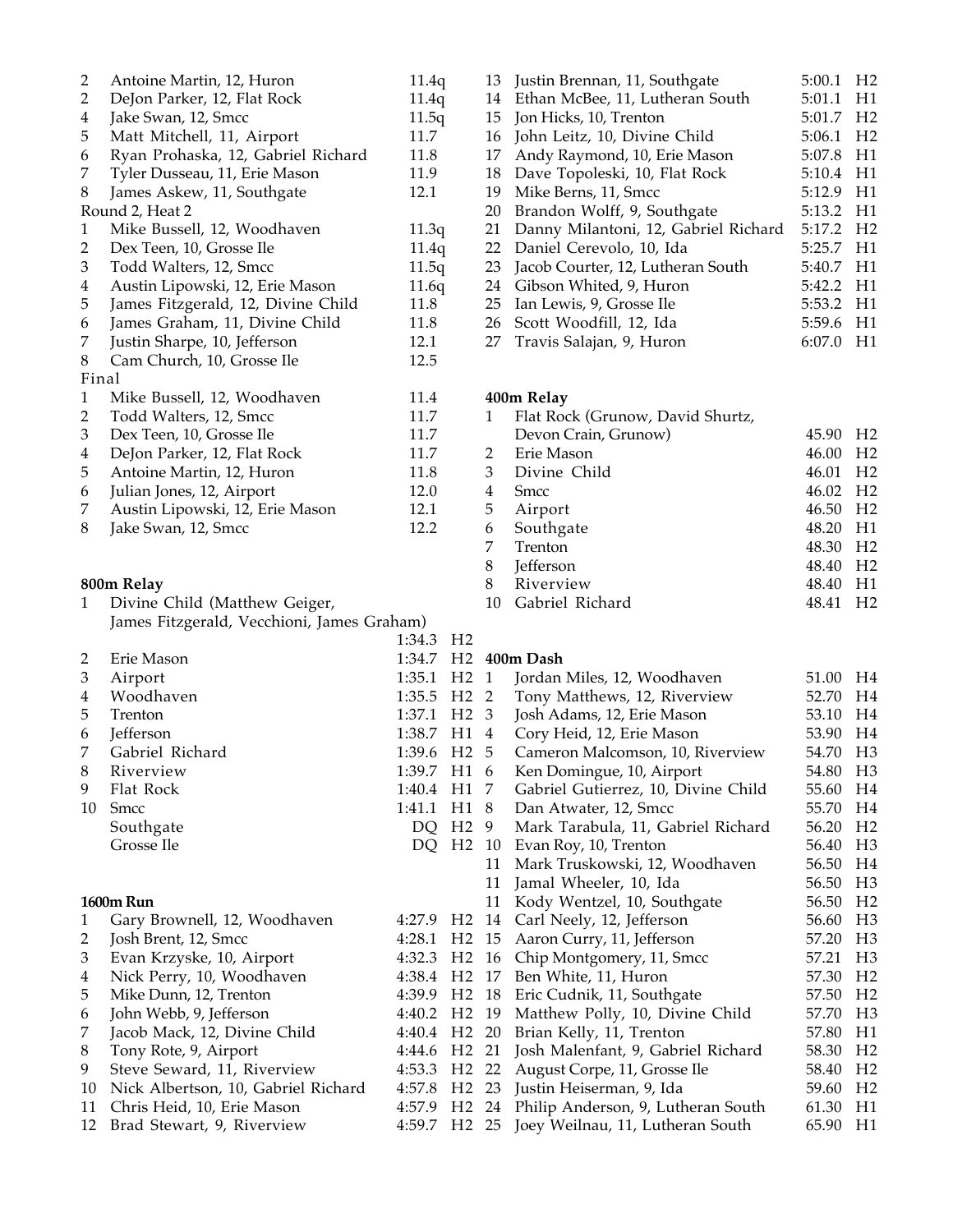|        | 26 Andrew Gregoire, 11, Huron                               |                         |                  |                         | 72.10 H1 200m Dash                                   |                |
|--------|-------------------------------------------------------------|-------------------------|------------------|-------------------------|------------------------------------------------------|----------------|
|        | Brian Murphy, 11, Airport                                   |                         |                  |                         | DQ H4 Round 1, Heat 1                                |                |
|        |                                                             |                         |                  | 1                       | Matthew Geiger, 12, Divine Child                     | 23.6q          |
|        |                                                             |                         |                  | $\overline{2}$          | Logan Moore, 10, Southgate                           | 23.8q          |
|        | 300m Int Hurdles                                            |                         |                  | 3                       | Jamal Wheeler, 10, Ida                               | 24.3q          |
| 1      | Todd Walters, 12, Smcc                                      | 40.40 H3 4              |                  |                         | Ryan Prohaska, 12, Gabriel Richard                   | 24.8q          |
|        |                                                             | <b>Ties</b>             |                  | 5                       | Dustin Leary, 11, Jefferson                          | 25.4<br>25.4   |
| 2      | Derek Baker, 11, Airport                                    | 40.60<br>41.70          | H3<br>H3 7       | - 6                     | Jon Bullard, 12, Airport                             | 26.1           |
| 3      | Devon Crain, 12, Flat Rock<br>Derrek Williams, 9, Airport   | 42.00                   |                  |                         | Mark Truskowski, 12, Woodhaven<br>H3 Round 1, Heat 2 |                |
| 4<br>5 |                                                             | 43.00                   | H <sub>3</sub>   | $\overline{1}$          | Jon Chinavare, 12, Grosse Ile                        | 24.1q          |
| 6      | Miles Bell, 12, Erie Mason<br>Nick Swiatkowski, 11, Trenton | 44.00                   | H <sub>3</sub> 2 |                         | Antoine Martin, 12, Huron                            |                |
| 7      | Josh McCall, 12, Southgate                                  | 44.20                   | H2 <sub>3</sub>  |                         | Jordan Miles, 12, Woodhaven                          | 24.2q<br>24.2q |
| 8      | Logan Moore, 10, Southgate                                  | 44.21                   | $H2$ 4           |                         | Tyler Dusseau, 11, Erie Mason                        | 24.2q          |
| 9      | Brian Curry, 10, Jefferson                                  | 44.22                   | H <sub>2</sub> 5 |                         | Jake Swan, 12, Smcc                                  | 24.9           |
| 10     | Mike Strimpel, 11, Smcc                                     | 44.30                   | H <sub>3</sub> 6 |                         | Matt Agnone, 10, Gabriel Richard                     | 25.3           |
| 11     | Jake Derbeck, 11, Erie Mason                                | 45.30                   | H <sub>2</sub> 7 |                         | Cody Clifton, 10, Ida                                | 28.8           |
| 12     | Andrew White, Riverview                                     |                         |                  |                         | 46.10 H1 Round 1, Heat 3                             |                |
| 13     | Jake Sterling, 9, Jefferson                                 | 46.30 H <sub>2</sub> 1  |                  |                         | Austin Lipowski, 12, Erie Mason                      | 23.6q          |
| 14     | Sean Szczepianak, 11, Trenton                               | 47.10 H3 2              |                  |                         | Dex Teen, 10, Grosse Ile                             | 23.7q          |
| 14     | Quinn Murnane, 10, Gabriel Richard                          | 47.10 H1 3              |                  |                         | James Graham, 11, Divine Child                       | 24.4q          |
| 16     | Hassan Fadel, 9, Divine Child                               | 47.30                   | H <sub>2</sub> 4 |                         | Cameron Malcomson, 10, Riverview                     | 24.5q          |
| 17     | Nonda Mihas, 11, Riverview                                  | 47.40                   | H <sub>2</sub> 5 |                         | Brian Kelly, 11, Trenton                             | 25.3           |
| 18     | Steven Ivanics, 10, Divine Child                            | 49.00 H1 6              |                  |                         | David Shurtz, 10, Flat Rock                          | 25.7           |
|        |                                                             |                         |                  |                         | Round 1, Heat 4                                      |                |
|        |                                                             |                         |                  | 1                       | Chad Suprunuk, 11, Trenton                           | 23.7q          |
|        | 800m Run                                                    |                         |                  | $\overline{2}$          | Mirthus Smith, 9, Airport                            | 23.8q          |
| 1      | Kenneth Tate, 11, Divine Child                              | 2:02.8 H <sub>2</sub> 3 |                  |                         | Mike Howey, 11, Smcc                                 | 24.2q          |
| 2      | Kyle Lanigan, 12, Woodhaven                                 | 2:05.2 H2 4             |                  |                         | Tony Matthews, 12, Riverview                         | 24.2q          |
| 3      | Nick Perry, 10, Woodhaven                                   | 2:05.7 H2 5             |                  |                         | Justin Sharpe, 10, Jefferson                         | 25.1           |
| 4      | Evan Krzyske, 10, Airport                                   | 2:06.1                  | H <sub>2</sub> 6 |                         | Frankie Hill, 10, Southgate                          | 25.3           |
| 5      | Mike Dunn, 12, Trenton                                      | 2:06.8                  | H2 7             |                         | Joey Weilnau, 11, Lutheran South                     | 26.4           |
| 6      | Ethan Uhl, 12, Airport                                      |                         |                  |                         | 2:08.3 H2 Round 2, Heat 1                            |                |
| 7      | Mike Marcon, 12, Flat Rock                                  | 2:08.6 H <sub>2</sub> 1 |                  |                         | Jordan Miles, 12, Woodhaven                          | 23.4q          |
| 8      | Steve Seward, 11, Riverview                                 | 2:08.8 H1 2             |                  |                         | Matthew Geiger, 12, Divine Child                     | 23.6q          |
| 9      | Ben Delisle, 11, Southgate                                  | 2:08.9 H2 3             |                  |                         | Dex Teen, 10, Grosse Ile                             | 23.9q          |
| 10     | Danny Milantoni, 12, Gabriel Richard                        | 2:09.3 H2 4             |                  |                         | Jon Chinavare, 12, Grosse Ile                        | 24.0q          |
| 11     | Justin Horst, 10, Trenton                                   | 2:12.3 H2 5             |                  |                         | Antoine Martin, 12, Huron                            | 24.5           |
| 12     | Aniello Bacarella, 10, Erie Mason                           | 2:14.6 H2 6             |                  |                         | Tyler Dusseau, 11, Erie Mason                        | 24.5           |
| 13     | Steven Webb, 11, Divine Child                               | 2:15.9 H2               |                  | - 7                     | Ryan Prohaska, 12, Gabriel Richard                   | 25.1           |
| 14     | Ross Holden, 11, Smcc                                       |                         |                  |                         | 2:16.6 H2 Round 2, Heat 2                            |                |
| 14     | Coty Vegh, Jefferson                                        | 2:16.6                  | H1               | $\mathbf{1}$            | Austin Lipowski, 12, Erie Mason                      | 23.6q          |
| 16     | Ed Kokosky, 11, Smcc                                        | 2:17.3                  | H <sub>2</sub>   | $\overline{2}$          | Chad Suprunuk, 11, Trenton                           | 23.6q          |
| 17     | Chris Malenfant, 10, Gabriel Richard                        | 2:17.6                  | H <sub>2</sub>   | $\overline{\mathbf{3}}$ | Tony Matthews, 12, Riverview                         | 23.8q          |
| 17     | Jakob Williams, 9, Huron                                    | 2:17.6                  | H1               | $\overline{4}$          | Mirthus Smith, 9, Airport                            | 23.8q          |
| 19     | Ben Naveaux, 12, Jefferson                                  | 2:18.5                  | H1               | 5                       | Logan Moore, 10, Southgate                           | 24.2           |
| 20     | Bill Driscoll, 11, Flat Rock                                | 2:19.1                  | H1               | 6                       | Mike Howey, 11, Smcc                                 | 24.2           |
| 21     | Jerry Burr, 10, Southgate                                   | 2:21.1                  | H <sub>2</sub> 7 |                         | Jamal Wheeler, 10, Ida                               | 24.3           |
| 22     | Rob Gibson, 11, Grosse Ile                                  | 2:22.9 H1               |                  | 8                       | Cameron Malcomson, 10, Riverview                     | 24.6           |
| 23     | Mike Schenvar, Riverview                                    | 2:23.7                  | H1 Final         |                         |                                                      |                |
| 24     | Luke Deal, 9, Erie Mason                                    | 2:25.8                  | H1               | $\mathbf{1}$            | Jordan Miles, 12, Woodhaven                          | 23.10          |
| 25     | Blair Tuller, 10, Ida                                       | 2:32.9 H1               |                  | 2                       | Matthew Geiger, 12, Divine Child                     | 23.30          |
| 26     | Chris Walsh, 12, Lutheran South                             | 2:37.9 H1               |                  | 3                       | Dex Teen, 10, Grosse Ile                             | 23.60          |
| 27     | Brian Brown, 9, Lutheran South                              | 2:44.5                  | H1               | $\overline{4}$          | Austin Lipowski, 12, Erie Mason                      | 23.80          |
|        |                                                             |                         |                  | 5                       | Chad Suprunuk, 11, Trenton                           | 23.90          |
|        |                                                             |                         |                  | 6                       | Tony Matthews, 12, Riverview                         | 24.00          |
|        |                                                             |                         |                  | 7                       | Jon Chinavare, 12, Grosse Ile                        | 24.10          |